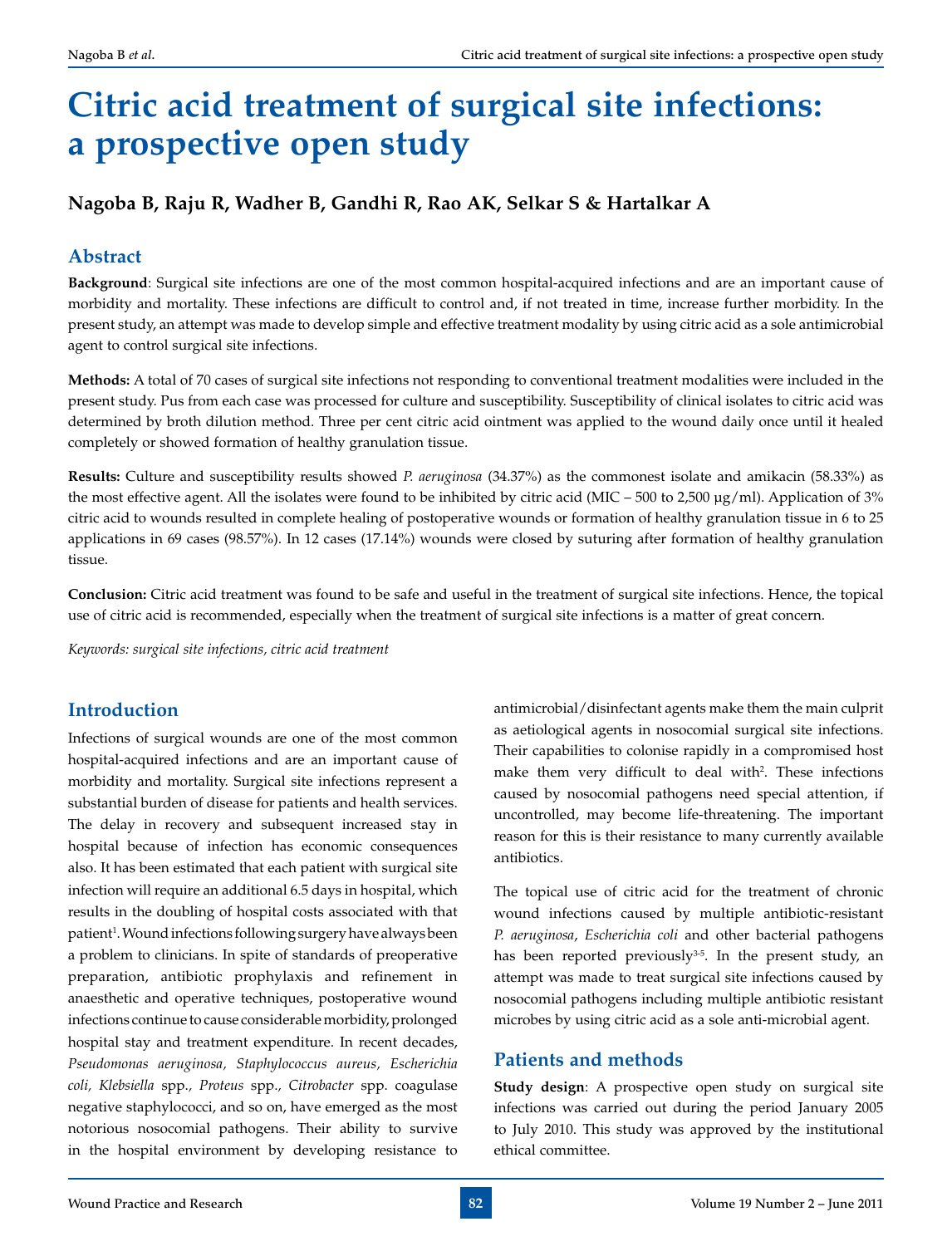**Patients:** A total of 70 cases of surgical site infections not responding to conventional antibiotic therapy administered postoperatively for more than 15 days and local wound care with daily application of betadine for more than 15 days, were included in the present study (superficial and deep incisional wounds). These patients included were from the obstetrics and gynaecology (15), orthopaedics (15) and general surgery (40). The severity of the local infection for each patient was documented before starting treatment and the diagnosis was made on the basis of local signs of infection. These included the classical signs related to the inflammatory process<sup>6</sup> such as localised erythema, localised pain or tenderness, localised oedema, localised redness/heat and the presence of

#### **Basavraj Nagoba** \* PhD

Assistant Dean, Research and Development, Professor of Microbiology, MIMSR Medical College, Latur – 413 531 (MS) India Mobile: +91 09423075786 Fax: +91 02382 227246 Email: dr\_bsnagoba@yahoo.com or bsnagoba@indiatimes.com

**Reena Raju** DGO, DNB

Assoc Prof, OB-GY, MIMSR Medical College, Latur

#### **Bharat Wadher** PhD

Professor of Microbiology, Medical Microbiology Research Laboratory, PG Dept of Microbiology RTM Nagpur University, Nagpur

## **Rajan Gandhi** MS General Surgery

Professor of Surgery MIMSR Medical College, Latur

#### **Arunkumar K Rao** MS Orthopaedics

Professor and Head, Orthopaedics MIMSR Medical College, Latur

#### **Sohan Selkar** MPhT

Lecturer, Dept of Physiotherapy MIMSR Medical College, Latur

**Amol Hartalkar** MD General Medicine Asst Prof of Medicine, Rural Medical College, Loni

Declaration of competing interests: None to declare

\* Corresponding author

slough, purulent discharge from the surgical site, presence of granulation tissue and isolation of infecting bacterium from pus in significant numbers, that is, a confluent growth on primary and secondary streaking or a minimum 100 colonies.

**Diagnosis of infection and measurement of antibiotic resistance:** Pus from each case was processed for aerobic culture by using standard techniques<sup>7</sup>. Susceptibility to





 $B)$ 





*Figure 1. Postoperative infected abdominal wound – before application of citric acid ointment.*

*Figure 2. Postoperative infected abdominal wound – after 11 applications of citric acid ointment.*

*Figure 3. Postoperative infected abdominal wound – after 24 applications of citric acid ointment.*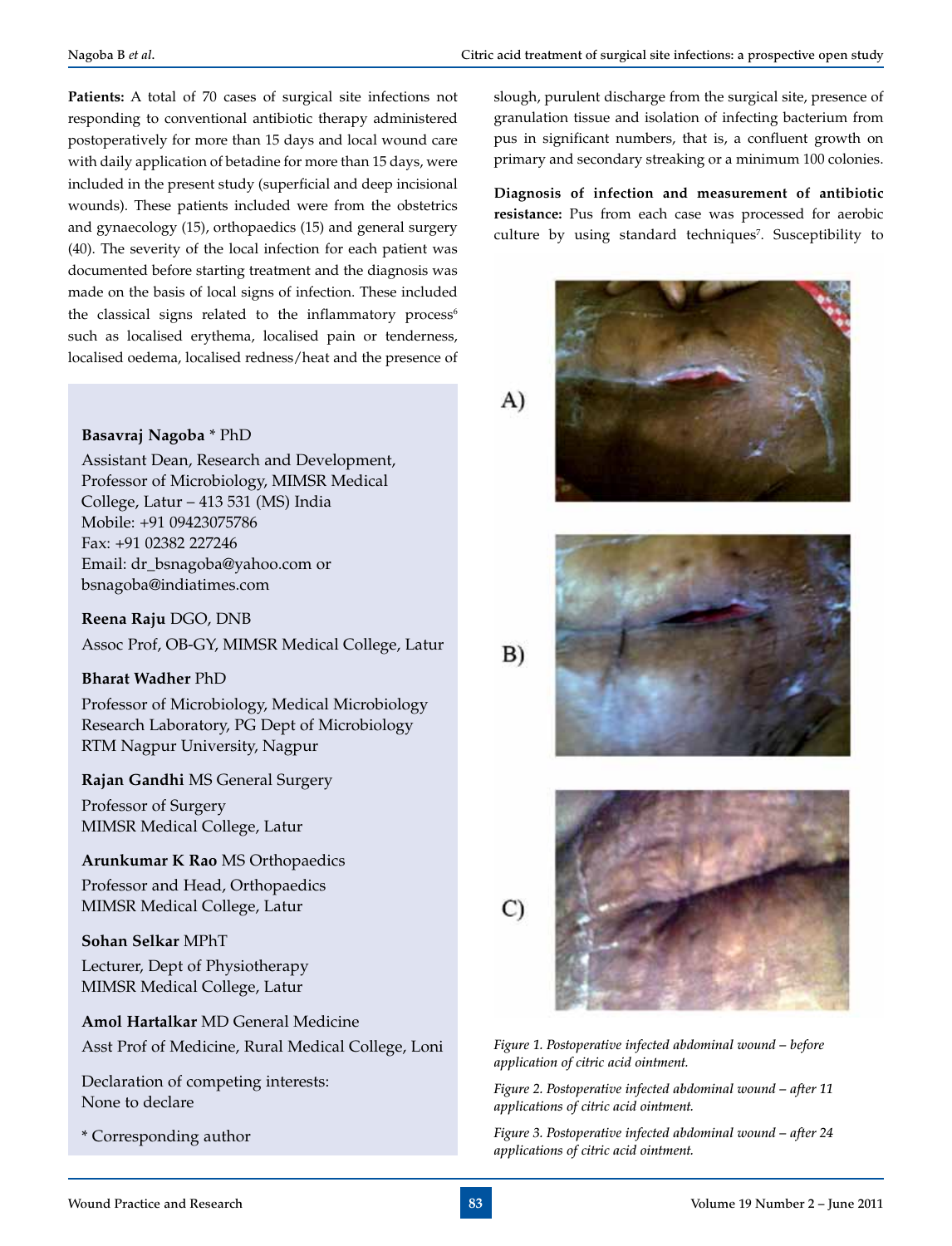| Sr.<br>no. | Name of<br>organism      | No. of<br><b>isolates</b> | <b>Antibiotic susceptibility</b> |         |                |           |                |                |           | <b>MIC</b> to citric<br>acid |
|------------|--------------------------|---------------------------|----------------------------------|---------|----------------|-----------|----------------|----------------|-----------|------------------------------|
|            |                          |                           | A                                | G       | Ak             | <b>Cf</b> | <b>Pf</b>      | Ca             | <b>Ce</b> | µg/ml                        |
| 1.         | P. aeruginosa            | 33                        | 00                               | 10      | 20             | 22        | 15             | 20             | 16        | 500-1000                     |
|            |                          | (34.37)                   |                                  | (30.30) | (60.60)        | (66.66)   | (45.45)        | (60.60)        | (48.48)   |                              |
| 2.         | Staph. aureus            | 27                        | $\overline{2}$                   | 7       | 15             | 7         | 10             | 7              | 9         | 900-1000                     |
|            |                          | (28.12)                   | (7.40)                           | (25.92) | (55.55)        | (25.92)   | (37.03)        | (25.92)        | (33.33)   |                              |
| 3.         | E. coli                  | 16                        | 00                               | 4       | 9              | 9         | 5              | 7              | 3         | 1500-2000                    |
|            |                          | (16.66)                   |                                  | (25.00) | (56.25)        | (56.25)   | (31.25)        | (43.75)        | (18.75)   |                              |
| 4.         | Klebsiella spp.          | 7                         | 00                               | 3       | 4              | 4         | 3              | 3              | 1         | 2000-2500                    |
|            |                          | (7.29)                    |                                  | (42.85) | (57.14)        | (57.14)   | (42.85)        | (42.85)        | (14.28)   |                              |
| 5.         | Staph. albus             | 7                         | 4                                | 4       | 4              | 6         | 3              | 3              | 3         | 1200-1500                    |
|            |                          | (7.29)                    | (57.14)                          | (57.14) | (57.14)        | (85.71)   | (42.85)        | (42.85)        | (42.85)   |                              |
| 6.         | Citrobacter spp.         | 4                         | 00                               | 2       | $\overline{2}$ | 3         | $\overline{2}$ | $\overline{2}$ | 1         | 1500-1600                    |
|            |                          | (4.16)                    |                                  | (50.00) | (50.00)        | (75.00)   | (50.00)        | (50.00)        | (25.00)   |                              |
| 7.         | <b>Proteus mirabilis</b> | $\overline{2}$            | 00                               | 1       | $\overline{2}$ | 1         | $\overline{2}$ | 2              | 1         | 1500-1600                    |
|            |                          | (2.08)                    |                                  | (50.00) | (100.00)       | (50.00)   | (100.00)       | (100.00)       | (50.00)   |                              |
| Total      |                          | 96                        | 6                                | 31      | 56             | 52        | 40             | 44             | 34        |                              |
|            |                          |                           | (6.25)                           | (32.29) | (58.33)        | (54.16)   | (41.66)        | (45.83)        | (35.41)   |                              |

*Table 1. Clinical isolates from postoperative wound infections and their antibiogram.*

Note: Figures in parentheses indicate percentage

A – Ampicillin G – GentamicinAK – Amikacin Cf – Ciprofloxacin Pf – Pefloxacin Ca – Ceftazidime Ce – Ceftriaxone

antimicrobial agents was studied by Kirbey-Bau**e**r disc diffusion method using ampicillin (10 µg), amikacin (30 µg), gentamicin (10 µg), ciprofloxacin (5 µg), ceftazidime (30 µg), ceftriaxone (30  $\mu$ g) and pefloxacin (5  $\mu$ g)<sup>8</sup>. A standardised inoculum was inoculated on the surface of Mueller-Hinton agar and discs of antimicrobial agents were placed firmly and then incubated at 37°C for 16–18 hours. Based on the zone of inhibition the isolate was reported as a resistant/susceptible.

**Susceptibility to citric acid:** Susceptibility of clinical isolates to citric acid was determined by broth dilution method<sup>9</sup>. For this, increasing amounts of citric acid were incorporated into Mueller-Hinton broth in test tubes and were then inoculated with test bacterium and incubated at 37°C for 16–18 hours. The end point was taken as minimum inhibitory concentration (MIC).

**Method of application:** For topical application 3% citric acid ointment was used. The citric acid ointment was prepared by mechanical mixing (trituration) of 3 gm citric acid in a mortar with 100 gm white soft paraffin (100% pure petroleum jelly – a hydrocarbon base not absorbed by the skin) by taking all sterile precautions. The wound was first debrided, irrigated and cleaned with normal saline. After cleaning,

citric acid ointment was applied to the wound and dressed with a sterile pad. This treatment was used daily once until the wound healed completely or showed formation of healthy granulation tissue. The wound was observed daily for various adverse effects such as allergic reactions, itching and irritation. No antibiotics were given during this course of treatment. Deep and long incisional wounds were closed by approximation suturing after formation of healthy granulation tissue.

## **Results**

A total of 96 aerobic bacteria were isolated from 70 patients. *P. aeruginosa* (34.37%) was found to be the commonest isolate. Most isolates were found to have multiple antibiotic resistance. Amikacin (58.33%) was the most effective agent, followed by ciprofloxacin (54.16%), ceftazidime (45.83%) and pefloxacin (41.66%). Ampicillin (6.25%) was found to be the least effective agent (Table 1).

All the isolates were found to be inhibited by citric acid. The minimum inhibitory concentration (MIC) of citric acid *in vitro* was found in the range of 500–2500 µg/ml against different clinical isolates. *P. aeruginosa* was found to be most susceptible (MIC 500–1000 µg/ml) and *Klebsiella* spp. was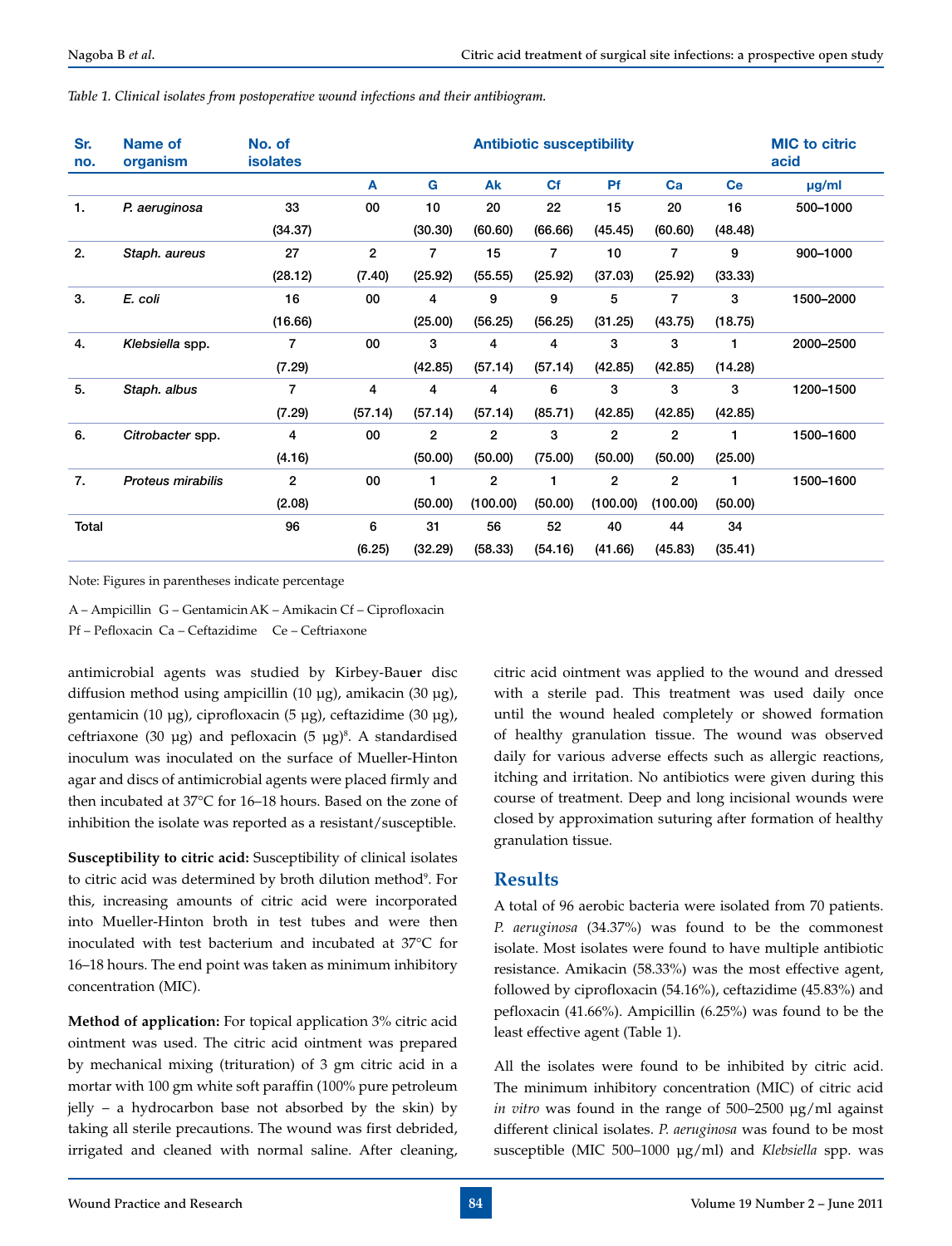found to be least susceptible (MIC 2000–2500 µg/ml; Table 1). Application of 3% citric acid **once daily** successfully cleared the organisms from wounds in 6 to 25 applications in 6 to 25 days and wounds healed completely without any adverse effects in 69 cases (98.57%) in 6 to 25 days except for mild irritation for 2–3 minutes in 20 cases, especially those cases with superficial incisions. In 12 cases (17.14%) with wound gaping, citric acid ointment was applied till the wound showed formation of healthy granulation tissue. In these cases, the wounds were closed by suturing after formation of healthy granulation tissue (Figures 1–3). In one case of postoperative abdominal wound infected with multiple antibiotic-resistant *P. aeruginosa* and *Staph. aureus*, in spite of 13 days of continuous daily application of citric acid, no signs of healing were seen. The re-culture of pus sample from this patient yielded *Candida albicans* in significant number. Hence, an oral antifungal agent (Tablet Fluconazole 150 mg per day for seven days) with local wound care using 3% citric acid was started that resulted in healing of this wound after 10 days.

Citric acid was found effective in the control of these infections caused by notorious nosocomial pathogens including *P. aeruginosa* and *Staph. aureus* and all the 70 cases of surgical site infections were healed completely. No adverse effects were noted in any of the patients, except for mild to moderate irritation in some patients after application of the citric acid ointment to wound.

## **Discussion**

The incidence of nosocomial infections of surgical wounds is as high as 10%. These infections complicate illness, cause anxiety, increase patient discomfort and can lead to death<sup>10</sup>. The multiple antibiotic resistance in microbes involved in these infections is a serious problem. To combat the situation of multiple antibiotic resistance, there is a need of alternative therapies.

The use of citric acid as a topical agent for effective elimination of *P. aeruginosa* and other nosocomial pathogens from a variety of chronic wounds has been reported previously<sup>3-5</sup>. Considering its antimicrobial activity against various bacteria commonly involved in various types of acute and chronic wounds, an attempt was made to study the effect of citric acid against nosocomial pathogens involved in surgical site infections and to use it in the treatment of surgical site infections caused by different bacteria. Citric acid was found effective against these pathogens in *in vitro* studies and was